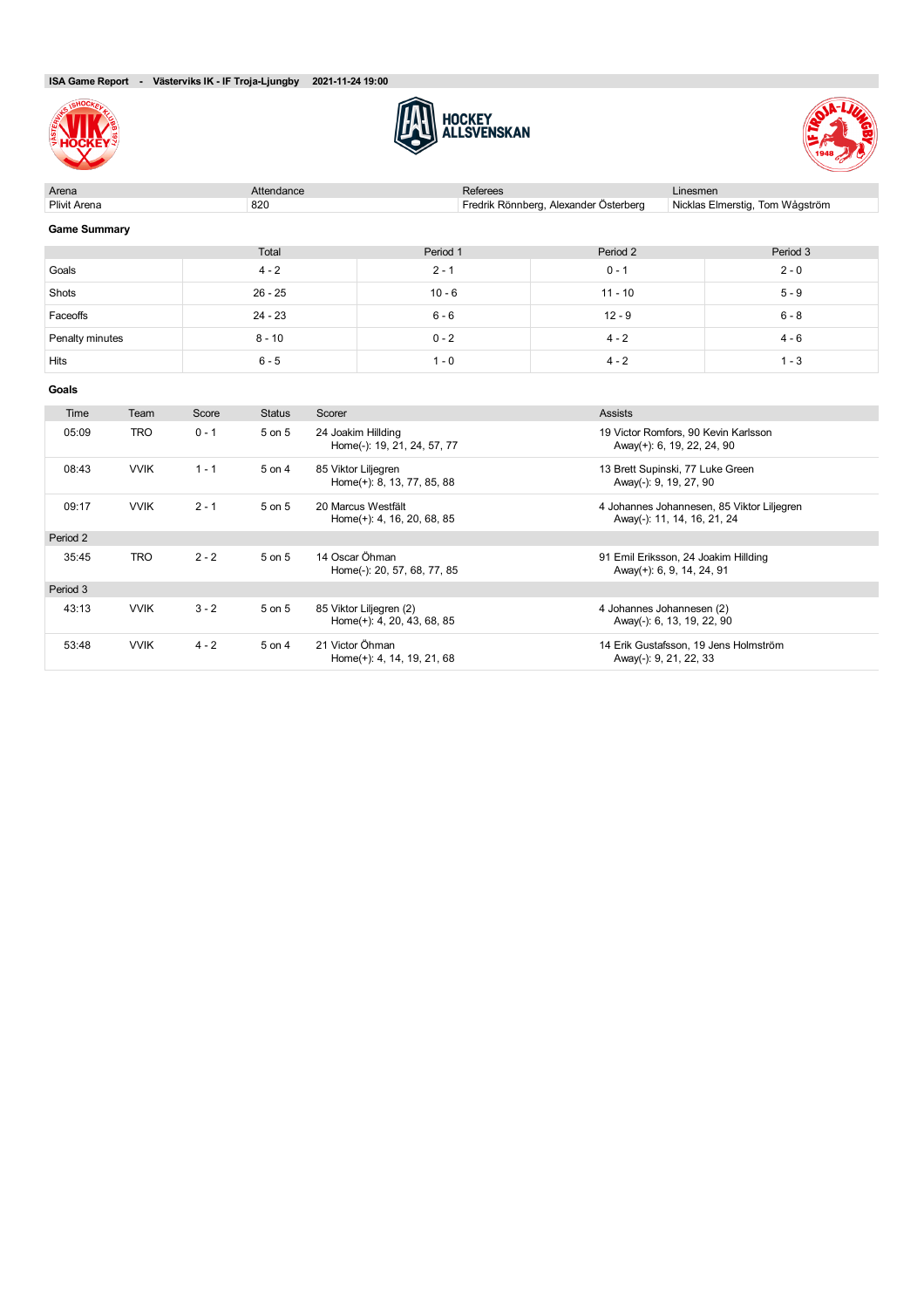## **Player Summary**

| Player                 | SOG            | Goals | <b>Assists</b> | Points       | $+/-$       | <b>PIM</b>     | <b>Hits</b> | <b>Blocks</b>  | <b>FO</b> | FO%    | <b>Shifts</b> | <b>TOI</b> |
|------------------------|----------------|-------|----------------|--------------|-------------|----------------|-------------|----------------|-----------|--------|---------------|------------|
| 4 Johannes Johannesen  | 2              |       | 2              | 2            | $+2$        |                |             |                |           |        | 30            | 22:46      |
| 7 Tobias Åhström       |                |       |                |              | 0           |                |             |                |           |        |               |            |
| 8 William Wiå          |                |       |                |              | $\mathbf 0$ |                | 1           |                |           |        | 18            | 11:55      |
| 10 Mathias Wigley      | $\overline{1}$ |       |                |              | $\mathbf 0$ |                |             | 1              | $7 - 4$   | 63,64% | 17            | 10:36      |
| 11 Alexander Hilmerson |                |       |                |              | 0           |                |             |                |           |        | 13            | 09:30      |
| 13 Brett Supinski      | -1             |       | 1              | 1            | 0           |                |             |                | $2 - 1$   | 66,67% | 19            | 17:21      |
| 14 Erik Gustafsson     |                |       | 1              | 1            | $\mathbf 0$ |                |             | $\overline{2}$ |           |        | 27            | 20:32      |
| 16 Hugo Gabrielson     |                |       |                |              | $+1$        |                | 1           |                |           |        | 5             | 04:18      |
| 19 Jens Holmström      |                |       | 1              | 1            | $-1$        | $\overline{2}$ |             |                | $1 - 5$   | 16,67% | 20            | 15:48      |
| 20 Marcus Westfält     | 2              | 1     |                | 1            | $+1$        | $\overline{2}$ |             | 2              | $10 - 9$  | 52,63% | 28            | 18:36      |
| 21 Victor Öhman        | 6              | 1     |                | 1            | $-1$        |                |             |                |           |        | 14            | 12:05      |
| 24 Josh Wilkins        |                |       |                |              | $-1$        |                |             |                |           |        | 14            | 10:25      |
| 26 Bode Wilde          | 2              |       |                |              | $\mathbf 0$ |                |             |                |           |        | 18            | 15:00      |
| 43 Max Krogdahl        |                |       |                |              | $+1$        |                |             |                |           |        | 30            | 19:53      |
| 57 Alfred Barklund     |                |       |                |              | $-2$        |                |             | 2              |           |        | 25            | 19:18      |
| 68 Joakim Hagelin      |                |       |                |              | $+1$        | $\overline{2}$ |             |                |           |        | 23            | 18:19      |
| 77 Luke Green          |                |       | 1              | $\mathbf{1}$ | $-2$        |                |             |                |           |        | 17            | 14:58      |
| 85 Viktor Liljegren    | 3              | 2     | 1              | 3            | $+1$        |                |             |                |           |        | 21            | 16:51      |
| 88 Skyler McKenzie     | 4              |       |                |              | $\mathbf 0$ |                |             |                | $0 - 1$   | 00,00% | 22            | 19:24      |
| 91 Tim Wahlgren        |                |       |                |              | $\mathbf 0$ | $\overline{2}$ |             |                | $4 - 3$   | 57,14% | 24            | 16:25      |
|                        |                |       |                |              |             |                |             |                |           |        |               |            |

| Goalkeeper         | Saves              | GA | <b>SWA</b> | Saves% | PP SVS% EQ SVS% |        | Shutout | <b>PIM</b> | <b>TOI</b> |
|--------------------|--------------------|----|------------|--------|-----------------|--------|---------|------------|------------|
| 33 Henrik Lundberg |                    |    |            |        |                 |        |         |            |            |
| 92 Edvin Olofsson  | າາ<br>دے<br>$\sim$ |    |            | 92,00% | 100,00%         | 89,47% |         |            | 60:00      |

# **Player Summary**

| Player                 | SOG            | Goals | <b>Assists</b> | Points         | $+/-$       | <b>PIM</b> | <b>Hits</b> | <b>Blocks</b>  | <b>FO</b> | FO%     | <b>Shifts</b> | <b>TOI</b> |
|------------------------|----------------|-------|----------------|----------------|-------------|------------|-------------|----------------|-----------|---------|---------------|------------|
| 6 Carl Ernstig         | 2              |       |                |                | $+1$        |            |             |                |           |         | 22            | 16:22      |
| 9 Oskar Lindgren       | и              |       |                |                | $+1$        |            |             | 1              |           |         | 21            | 14:24      |
| 11 August Nilsson      | $\overline{2}$ |       |                |                | $-1$        |            |             | 1              |           |         | 28            | 22:23      |
| 13 Tobias Törnkvist    |                |       |                |                | $-1$        |            |             |                | $2 - 6$   | 25,00%  | 13            | 08:20      |
| 14 Oscar Öhman         | 3              |       |                | $\mathbf 1$    | $\pmb{0}$   |            |             | $\overline{2}$ |           |         | 24            | 20:37      |
| 16 Dennis Fröland      | и              |       |                |                | $-1$        |            |             |                |           |         | 29            | 22:39      |
| 19 Victor Romfors      |                |       | 1              | $\mathbf 1$    | $\mathbf 0$ |            |             | 1              |           |         | 15            | 09:17      |
| 21 Karl Olofsson       | и              |       |                |                | $-1$        |            | 1           |                | $3 - 4$   | 42,86%  | 24            | 18:36      |
| 22 Carl-Johan Sjögren  |                |       |                |                | $\mathbf 0$ |            |             |                | $2 - 0$   | 100,00% | 18            | 10:22      |
| 24 Joakim Hillding     | 5              |       | 1              | $\overline{2}$ | $+1$        |            | 1           |                | $7 - 8$   | 46,67%  | 24            | 19:21      |
| 27 William Romfors     |                |       |                |                | $\mathbf 0$ |            |             |                | $3 - 3$   | 50,00%  | 22            | 12:53      |
| 28 Måns Hansson        |                |       |                |                | $\mathbf 0$ |            | 1           |                |           |         | 6             | 05:17      |
| 33 Daniel Karlsson     | и              |       |                |                | $\pmb{0}$   | 4          |             | 1              |           |         | 22            | 14:00      |
| 41 Victor Öhman        |                |       |                |                | $\mathbf 0$ |            |             |                | $6 - 3$   | 66,67%  | 22            | 18:58      |
| 44 Arvid Degerstedt    | 3              |       |                |                | $\mathbf 0$ | 4          |             |                |           |         | 19            | 12:20      |
| 48 Julius Vähätalo     |                |       |                |                | $\mathbf 0$ |            |             |                |           |         | 18            | 10:07      |
| 70 Alexander Bjurström | 4              |       |                |                | $\mathbf 0$ |            |             |                |           |         | 20            | 17:12      |
| 77 Roman Semjonov      |                |       |                |                | $\mathbf 0$ |            |             |                |           |         | 19            | 15:58      |
| 90 Kevin Karlsson      | 1              |       | 1              | 1              | $\mathbf 0$ |            |             | 1              |           |         | 25            | 20:24      |
| 91 Emil Eriksson       |                |       | 1              | 1              | $+1$        |            | -1          | $\overline{2}$ |           |         | 9             | 05:54      |
|                        |                |       |                |                |             |            |             |                |           |         |               |            |

| Goalkeeper          | Saves                 | <b>GA</b> | <b>SWA</b> | Saves% |        | PP SVS% EQ SVS% | Shutout | <b>PIM</b> | <b>TOI</b> |
|---------------------|-----------------------|-----------|------------|--------|--------|-----------------|---------|------------|------------|
| 36 Wictor Ragnewall | $\Omega$<br><u>__</u> |           | -          | 84.62% | 33.33% | 90.91%          |         |            | 59:09      |
| 58 Anton Svensson   |                       |           |            |        |        |                 |         |            |            |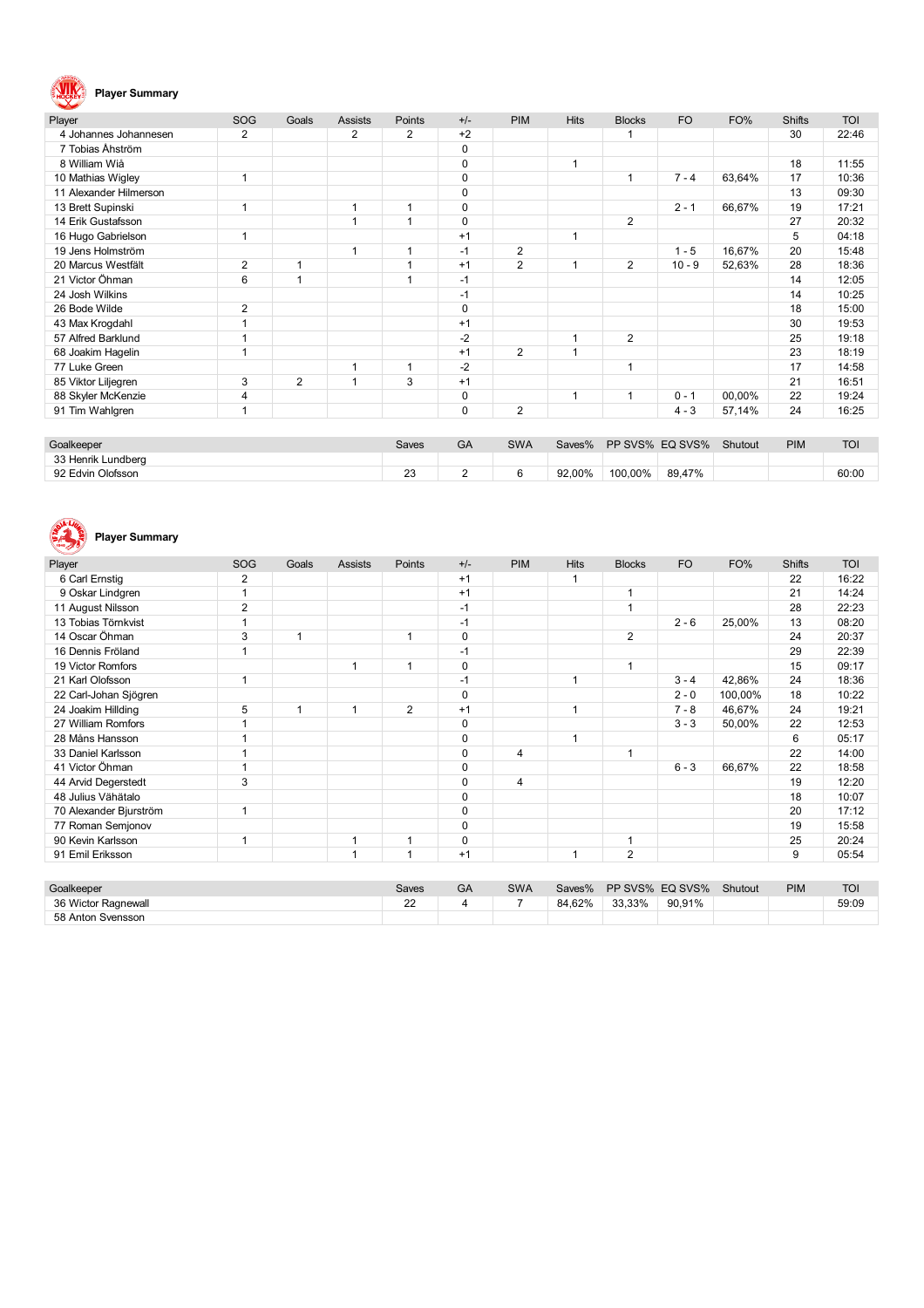

## **Penalty Summary**



| Player             | Penalty          | Time  | Penalty                                             | Player              |
|--------------------|------------------|-------|-----------------------------------------------------|---------------------|
|                    |                  | 07:18 | Tripping (2 min)                                    | 33 Daniel Karlsson  |
| 68 Joakim Hagelin  | Hooking (2 min)  | 23:22 |                                                     |                     |
|                    |                  | 26:10 | Holding (2 min)                                     | 33 Daniel Karlsson  |
| 19 Jens Holmström  | Tripping (2 min) | 38:13 |                                                     |                     |
| 91 Tim Wahlgren    | Tripping (2 min) | 49:34 |                                                     |                     |
|                    |                  | 53:22 | Too many players on the ice (Team Penalty 2<br>min) |                     |
| 20 Marcus Westfält | Roughing (2 min) | 58:24 | Interference (2 min)                                | 44 Arvid Degerstedt |
|                    |                  |       | Roughing (2 min)                                    | 44 Arvid Degerstedt |

## **Power Play**

|               | <b>Power Plays</b><br><b>OMACI</b> | PP%    | PP Goals | <b>PP Shots</b> | Time in PP |
|---------------|------------------------------------|--------|----------|-----------------|------------|
| Västerviks IK |                                    | 50.00% |          |                 | 05:27      |
| Troia-Liunɑbv |                                    | 00.00% |          |                 | 06:00      |

## **Penalty Killing**

|                  | <b>Box Plays</b> | PK%     | Goals Against | <b>Shots Against</b> | <b>PK Time</b> |
|------------------|------------------|---------|---------------|----------------------|----------------|
| Västerviks IK    |                  | 100.00% |               |                      | 06:00          |
| IF Troia-Liungby |                  | 50.00%  |               |                      | 05:27          |

|                       | <b>Faceoffs</b>         |                        |                         |                         |                        |                         |                        |                        |                         |  |  |  |  |
|-----------------------|-------------------------|------------------------|-------------------------|-------------------------|------------------------|-------------------------|------------------------|------------------------|-------------------------|--|--|--|--|
|                       | 24 Joakim<br>Hillding   | 41 Victor<br>Öhman     | 13 Tobias<br>Törnkvist  | 21 Karl Olofsson        |                        | 20 Marcus<br>Westfält   | 10 Mathias<br>Wigley   | 91 Tim<br>Wahlgren     | 19 Jens<br>Holmström    |  |  |  |  |
| 20 Marcus<br>Westfält | $6 - 6$<br>$(50,00\%)$  | $0 - 3$<br>$(00,00\%)$ | $1 - 0$<br>$(100,00\%)$ | $3 - 0$<br>$(100,00\%)$ | 24 Joakim<br>Hillding  | $6 - 6$<br>$(50,00\%)$  |                        | $0 - 1$<br>$(00,00\%)$ | $1 - 1$<br>$(50,00\%)$  |  |  |  |  |
| 10 Mathias Wigley     |                         | $1 - 1$<br>$(50,00\%)$ | $4 - 1$<br>$(80,00\%)$  |                         | 41 Victor<br>Öhman     | $3 - 0$<br>$(100,00\%)$ | $1 - 1$<br>$(50,00\%)$ | $1 - 1$<br>$(50,00\%)$ | $1 - 0$<br>$(100,00\%)$ |  |  |  |  |
| 91 Tim Wahlgren       | $1 - 0$<br>$(100,00\%)$ | $1 - 1$<br>$(50,00\%)$ | $1 - 1$<br>$(50,00\%)$  |                         | 13 Tobias<br>Törnkvist | $0 - 1$<br>$(00,00\%)$  | $1 - 4$<br>$(20,00\%)$ | $1 - 1$<br>$(50,00\%)$ |                         |  |  |  |  |
| 19 Jens<br>Holmström  | $1 - 1$<br>$(50,00\%)$  | $0 - 1$<br>$(00,00\%)$ |                         | $0 - 2$<br>$(00,00\%)$  | 21 Karl<br>Olofsson    | $0 - 3$<br>$(00,00\%)$  |                        |                        | $2 - 0$<br>$(100,00\%)$ |  |  |  |  |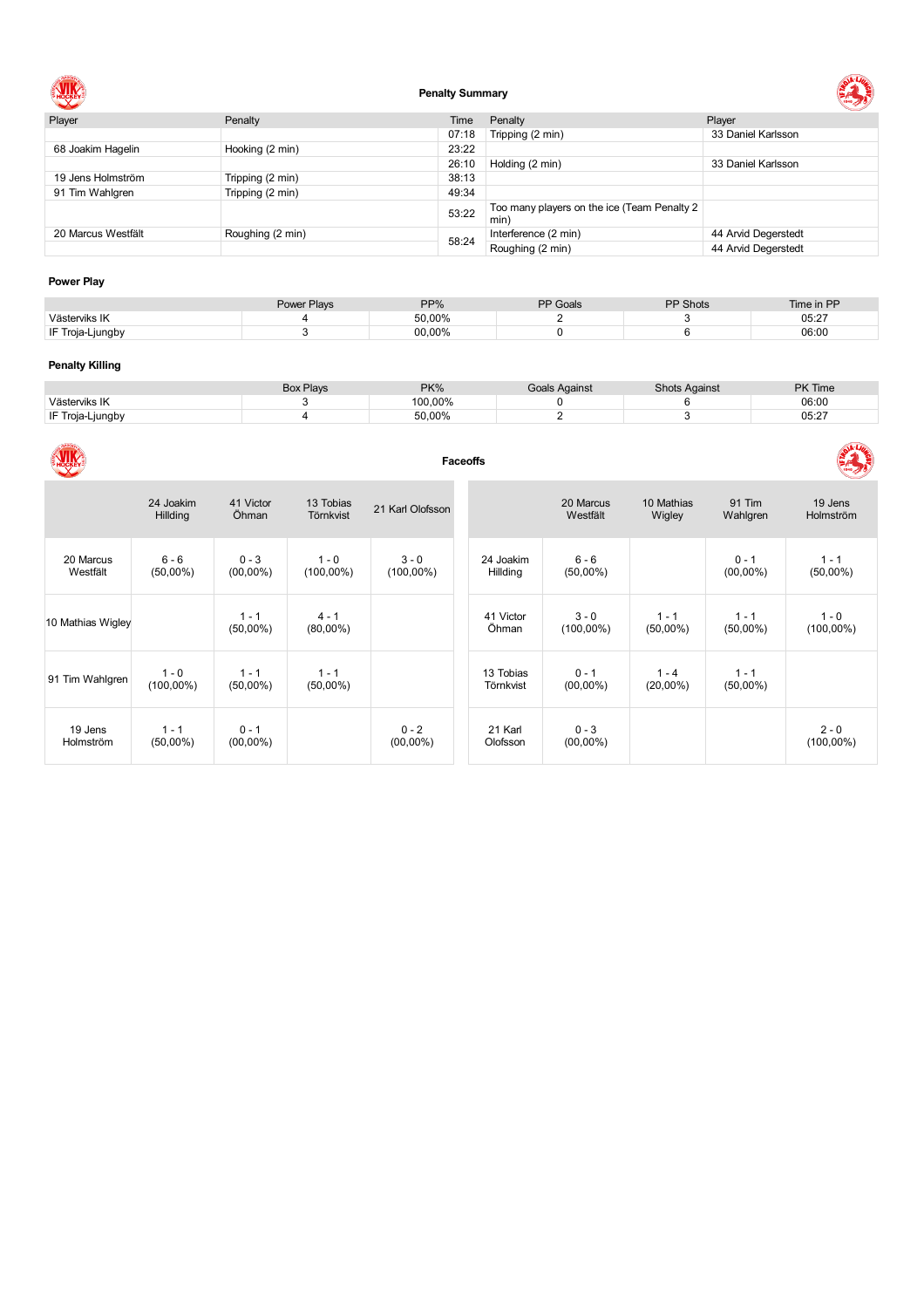



**Points**

| 85 Viktor Liljegren   | 2 |   |
|-----------------------|---|---|
| 4 Johannes Johannesen |   | າ |
| 20 Marcus Westfält    |   |   |
| 21 Victor Öhman       |   |   |
| 77 Luke Green         |   |   |
| 14 Erik Gustafsson    |   |   |
| 19 Jens Holmström     |   |   |
| 13 Brett Supinski     |   |   |
|                       |   |   |
|                       |   |   |

|                    |   | G | A |
|--------------------|---|---|---|
| 24 Joakim Hillding | っ |   |   |
| 14 Oscar Öhman     |   |   |   |
| 91 Emil Eriksson   |   |   |   |
| 90 Kevin Karlsson  |   |   |   |
| 19 Victor Romfors  |   |   |   |
|                    |   |   |   |
|                    |   |   |   |
|                    |   |   |   |
|                    |   |   |   |
|                    |   |   |   |

## **Shots**

|                       | SOG |   | Wide |
|-----------------------|-----|---|------|
| 21 Victor Öhman       | 6   |   |      |
| 88 Skyler McKenzie    |     |   |      |
| 85 Viktor Liljegren   |     | 2 |      |
| 20 Marcus Westfält    | 2   |   |      |
| 4 Johannes Johannesen |     |   |      |
| 26 Bode Wilde         | 2   |   |      |
| 13 Brett Supinski     |     |   | 2    |
| 57 Alfred Barklund    |     |   |      |
| 43 Max Krogdahl       |     |   |      |
| 16 Hugo Gabrielson    |     |   |      |

## **Shots Wide**

|                       | Wide | SOG |  |
|-----------------------|------|-----|--|
| 13 Brett Supinski     |      |     |  |
| 77 Luke Green         |      |     |  |
| 57 Alfred Barklund    |      |     |  |
| 43 Max Krogdahl       |      |     |  |
| 4 Johannes Johannesen |      |     |  |

## **PP-Shots**

|                     | PP-SOG | PP-G | <b>PP</b> Wide |
|---------------------|--------|------|----------------|
| 21 Victor Öhman     |        |      |                |
| 85 Viktor Liljegren |        |      |                |
|                     |        |      |                |
|                     |        |      |                |
|                     |        |      |                |

## **Hits**

|                    | <b>Hits</b> | Pen. minutes |
|--------------------|-------------|--------------|
| 57 Alfred Barklund |             |              |
| 16 Hugo Gabrielson |             |              |
| 68 Joakim Hagelin  |             |              |
| 88 Skyler McKenzie |             |              |
| 20 Marcus Westfält |             |              |

## **Top +/-**

| 4 Johannes Johannesen |  |  |
|-----------------------|--|--|
| 68 Joakim Hagelin     |  |  |
| 85 Viktor Liljegren   |  |  |
| 20 Marcus Westfält    |  |  |
| 16 Hugo Gabrielson    |  |  |

## **Bottom +/-**

| 57 Alfred Barklund |    |  |
|--------------------|----|--|
| 77 Luke Green      |    |  |
| 19 Jens Holmström  | -1 |  |
| 24 Josh Wilkins    |    |  |
| 21 Victor Öhman    |    |  |

|                        | <b>SOG</b> | G | Wide |
|------------------------|------------|---|------|
| 24 Joakim Hillding     | 5          |   |      |
| 14 Oscar Öhman         | 3          |   |      |
| 44 Arvid Degerstedt    | 3          |   |      |
| 6 Carl Ernstig         | 2          |   |      |
| 11 August Nilsson      | 2          |   |      |
| 90 Kevin Karlsson      |            |   | 2    |
| 16 Dennis Fröland      |            |   |      |
| 27 William Romfors     |            |   |      |
| 13 Tobias Törnkvist    |            |   |      |
| 70 Alexander Bjurström |            |   |      |

|                     | Wide | SOG |  |
|---------------------|------|-----|--|
| 90 Kevin Karlsson   |      |     |  |
| 77 Roman Semjonov   |      |     |  |
| 16 Dennis Fröland   |      |     |  |
| 27 William Romfors  |      |     |  |
| 13 Tobias Törnkvist |      |     |  |

|                        | PP-SOG | $PP-G$ | PP Wide |
|------------------------|--------|--------|---------|
| 44 Arvid Degerstedt    |        |        |         |
| 70 Alexander Bjurström |        |        |         |
| 28 Måns Hansson        |        |        |         |
| 24 Joakim Hillding     |        |        |         |
| 14 Oscar Öhman         |        |        |         |

|                    | Hits | Pen. minutes |
|--------------------|------|--------------|
| 91 Emil Eriksson   |      |              |
| 6 Carl Ernstig     |      |              |
| 28 Måns Hansson    |      |              |
| 24 Joakim Hillding |      |              |
| 21 Karl Olofsson   |      |              |

|                    | +/- |  |
|--------------------|-----|--|
| 6 Carl Ernstig     |     |  |
| 24 Joakim Hillding |     |  |
| 91 Emil Eriksson   |     |  |
| 9 Oskar Lindgren   |     |  |
| 90 Kevin Karlsson  |     |  |

|                     | +/- |  |
|---------------------|-----|--|
| 16 Dennis Fröland   | -1  |  |
| 11 August Nilsson   | -1  |  |
| 21 Karl Olofsson    | -1  |  |
| 13 Tobias Törnkvist | -1  |  |
| 90 Kevin Karlsson   |     |  |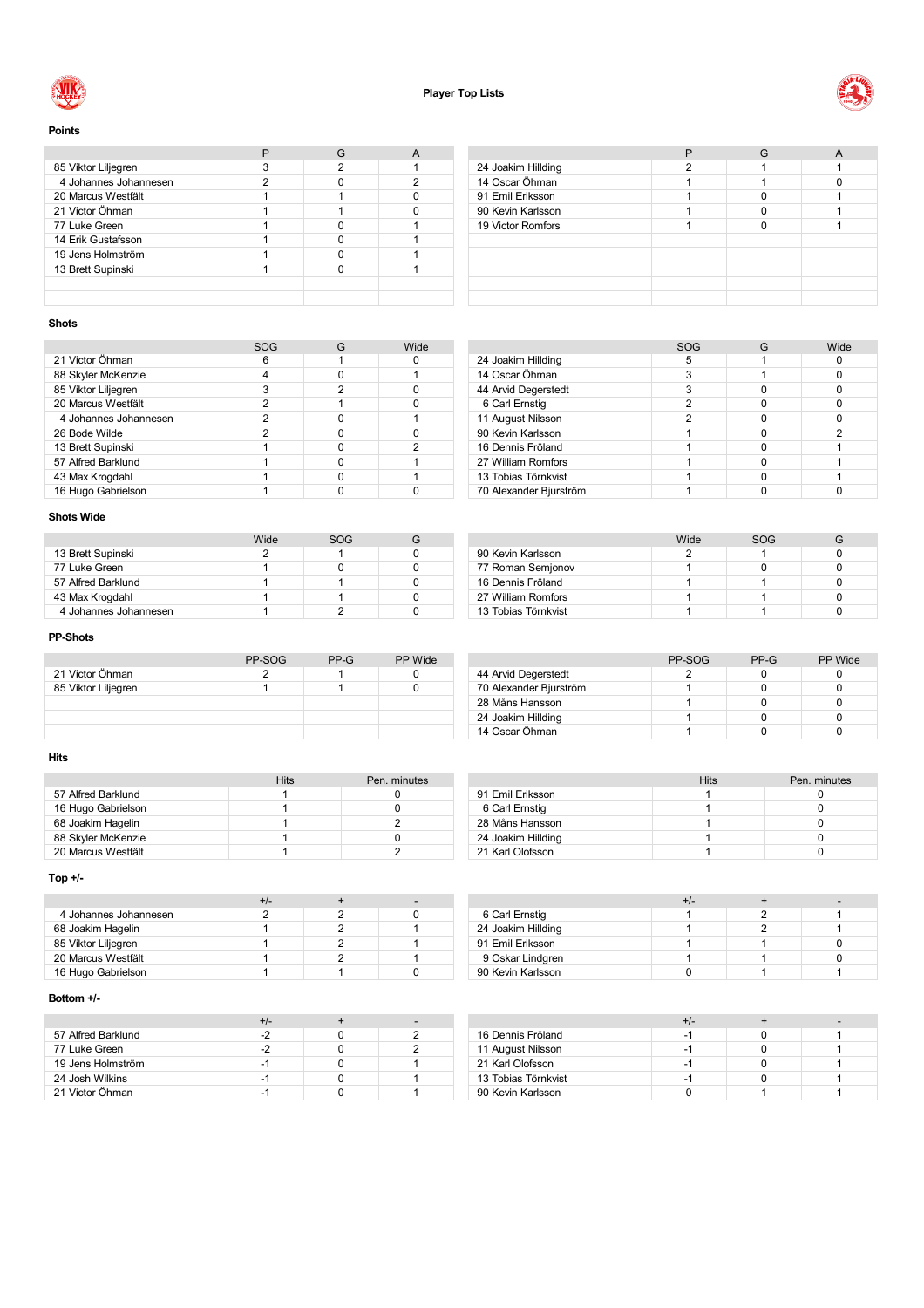

14 Oscar Öhman



## **Time On Ice**

|                       | Time on Ice | $+/-$ |
|-----------------------|-------------|-------|
| 4 Johannes Johannesen | 22:46       | +2    |
| 14 Erik Gustafsson    | 20:32       |       |
| 43 Max Krogdahl       | 19:53       | +1    |
| 88 Skyler McKenzie    | 19.24       |       |
| 57 Alfred Barklund    | 19.18       | $-2$  |

|                    | Time on Ice | +/- |
|--------------------|-------------|-----|
| 16 Dennis Fröland  | 22:39       | -1  |
| 11 August Nilsson  | 22:23       | -1  |
| 14 Oscar Öhman     | 20:37       |     |
| 90 Kevin Karlsson  | 20.24       |     |
| 24 Joakim Hillding | 19.21       | +1  |

## **Time On Ice PP**

|                       | Time on Ice PP | $PP +/-$ |
|-----------------------|----------------|----------|
| 68 Joakim Hagelin     | 03:42          | $+1$     |
| 19 Jens Holmström     | 03:42          | +1       |
| 21 Victor Öhman       | 03:42          | $+1$     |
| 14 Erik Gustafsson    | 02:02          | +1       |
| 4 Johannes Johannesen | 02.02          | +1       |

## Time on Ice PP  $PP +/-$ <br>03:17 0 Måns Hansson 03:17 0 16 Dennis Fröland 16 Dennis Fröland 16 Dennis Fröland 16 Dennis 16 Dennis 16 Dennis 16 Dennis 16 Dennis 16 Den<br>16 Dennis Fröland 16 Dennis 16 Dennis 16 Dennis 16 Dennis 16 Dennis 16 Dennis 16 Dennis 16 Dennis 16 Dennis 1 Victor Öhman 03:01 0

24 Joakim Hillding 02:56 0<br>14 Oscar Öhman 02:56 0<br>02:56 0

## **Time On Ice BP**

|                       | Time on Ice BP | $BP +/-$ |
|-----------------------|----------------|----------|
| 43 Max Krogdahl       | 03:50          |          |
| 4 Johannes Johannesen | 03:38          |          |
| 20 Marcus Westfält    | 02:55          |          |
| 8 William Wiå         | 02.29          |          |
| 14 Erik Gustafsson    | 02.27          |          |

|                       | Time on Ice BP | $BP +/-$ |
|-----------------------|----------------|----------|
| 9 Oskar Lindgren      | 02:12          | $-2$     |
| 11 August Nilsson     | 01:53          |          |
| 90 Kevin Karlsson     | 01:52          | -1       |
| 22 Carl-Johan Sjögren | 01:52          | -1       |
| 21 Karl Olofsson      | 01:51          | -1       |

## **Faceoffs**

|                    | FO%   | Won | Lost |
|--------------------|-------|-----|------|
| 10 Mathias Wigley  | 63.64 |     |      |
| 91 Tim Wahlgren    | 57.14 |     |      |
| 20 Marcus Westfält | 52.63 | 10  |      |
| 19 Jens Holmström  | 16.67 |     |      |
|                    |       |     |      |

|                     | FO%   | Won | Lost |
|---------------------|-------|-----|------|
| 41 Victor Öhman     | 66.67 |     | 3    |
| 27 William Romfors  | 50.00 | 3   |      |
| 24 Joakim Hillding  | 46.67 |     |      |
| 21 Karl Olofsson    | 42.86 | 3   |      |
| 13 Tobias Törnkvist | 25.00 |     |      |

OFO% Won Lost<br>80,00 4 1

## **Offensive Faceoff %**

|                    | OFO%  | Won | Lost |
|--------------------|-------|-----|------|
| 20 Marcus Westfält | 80.00 |     |      |
| 10 Mathias Wigley  | 71.43 | b   |      |
| 19 Jens Holmström  | 25.00 |     |      |
|                    |       |     |      |
|                    |       |     |      |

41 Victor Öhman 80,00 4 1

## **Defensive Faceoff %**

|                    | DFO%  | Won | Lost |                     | DFO%  | Won | Lost |
|--------------------|-------|-----|------|---------------------|-------|-----|------|
| 20 Marcus Westfält | 37,50 |     |      | 21 Karl Olofsson    | 75,00 |     |      |
|                    |       |     |      | 24 Joakim Hillding  | 33,33 |     |      |
|                    |       |     |      | 13 Tobias Törnkvist | 16,67 |     |      |
|                    |       |     |      |                     |       |     |      |
|                    |       |     |      |                     |       |     |      |

## **Penalties**

|                    | PIM | Eff. PIM |
|--------------------|-----|----------|
| 68 Joakim Hagelin  |     |          |
| 19 Jens Holmström  |     |          |
| 91 Tim Wahlgren    |     |          |
| 20 Marcus Westfält |     |          |
|                    |     |          |

|                     | <b>PIM</b> | Eff. PIM |
|---------------------|------------|----------|
| 44 Arvid Degerstedt |            |          |
| 33 Daniel Karlsson  |            |          |
|                     |            |          |

## **Top PP +/-**

| 77 Luke Green         |  |  |
|-----------------------|--|--|
| 14 Erik Gustafsson    |  |  |
| 68 Joakim Hagelin     |  |  |
| 19 Jens Holmström     |  |  |
| 4 Johannes Johannesen |  |  |

|                        | +/- |  |
|------------------------|-----|--|
| 70 Alexander Bjurström |     |  |
| 44 Arvid Degerstedt    |     |  |
| 91 Emil Eriksson       |     |  |
| 6 Carl Ernstig         |     |  |
| 16 Dennis Fröland      |     |  |